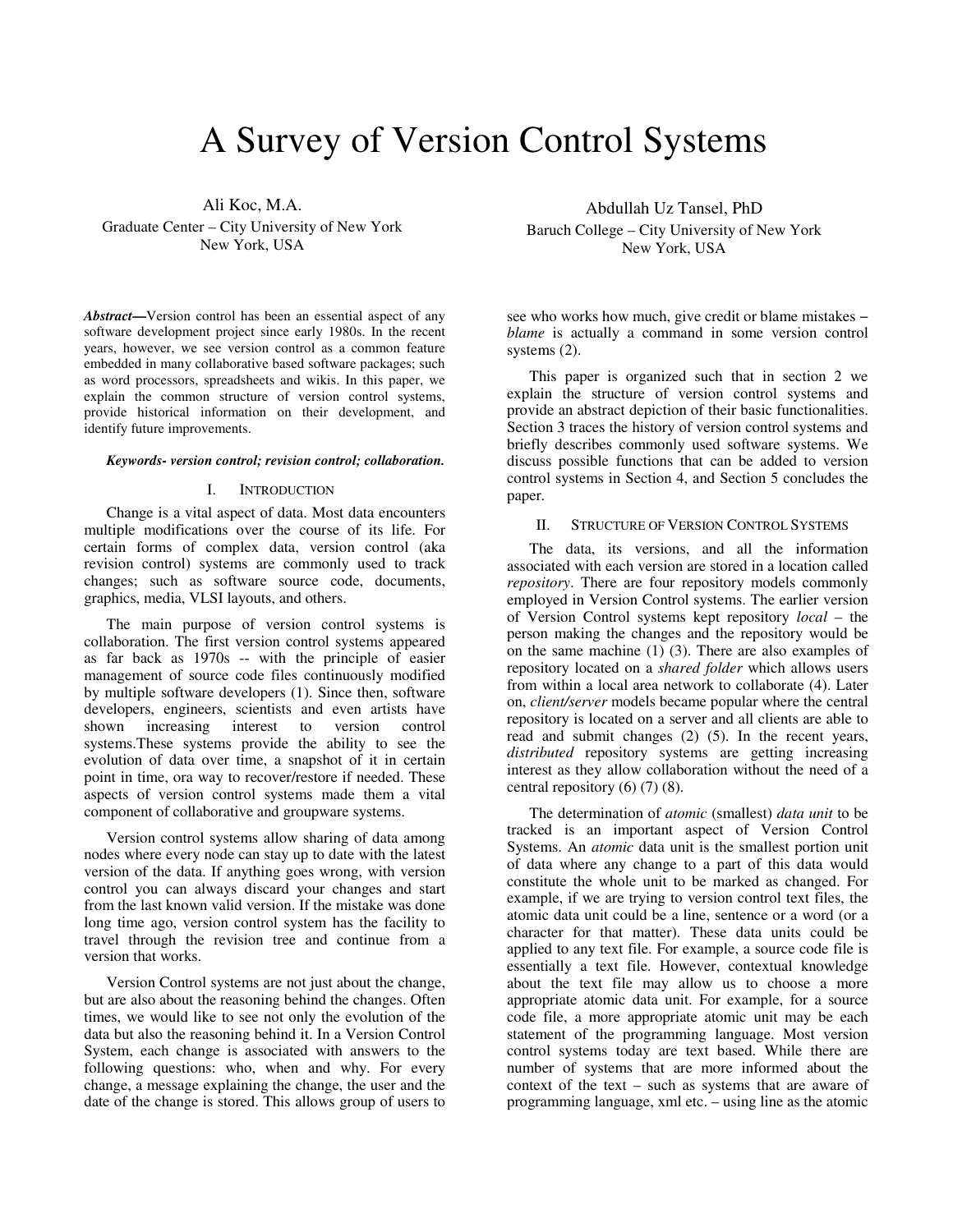data unit is by far the choice of most popular version control system solutions in use today (9).

While there are variety of systems developed and in use today for variety of data types, some common functionality exist in all version control systems.

In all version control systems, the first step is to get the data from the repository. The retrieval of data from the repository with possibly the intent of changing it is called *checkout*. If this is the first checkout, than the repository is empty, hence an empty data set is retrieved. The retrieved data set is called the *local/work copy*. Some version control systems allow user to place a *lock* on the checked out data in the repository. This avoids concurrency problems, where multiple people may checkout the same parts of the data set with the intention of changing. Other systems allow multiple users to checkout and modify the same parts of the data set and deals with concurrency problems later on.

On the checked out local copy, user works and makes changes. When the work is completed, the new modified data set needs to be sent to the repository for storage. The action of sending the changed data set to the repository is called *commit*. Each commit may contain changes to different parts of the data set – for example, a program source code may contain many source code files and multiple files may have been changed and needed to be committed. It is desirable for version control systems to perform *atomic commits*, ensuring that if any part of the data set being committed fails to be accepted by the repository, than the whole commit should fail in order to not to compromise the consistency of the data.

Most systems require users to write a message with each commit called *commit message*. This message along with the name of the user and the date of the commit will be associated with the changed data set. Each commit is assigned a unique *version number*. For most version control systems, this is a sequential number starting from version 1. For version control systems using distributed repository model, it is not possible to coordinate a sequential numbering on the versions, hence they employ other methods to assign unique version numbers to each commit. Most popular methods include pseudorandom number assignment and/or using hash of the changes as the version number  $(7)$   $(8)$ .

If a lock was not placed on the repository upon check out, than a prior user may have checked out the same data and then committed it before the user; which would put the user's local copy out of sync with the repository. If any of the atomic data units modified in the local copy of the user has been changed on the repository, the local copy of the user goes into *conflict* state. Note that, it is the local copy of the user that is in conflict with the repository. For most version control systems, conflict is not a valid state and the repository will not allow the user to commit the new modified data set until the user reads and incorporates the committed changes of the prior user (2). Once a local copy goes in conflict state, user needs to review conflicting local and repository changes and make further changes if necessary to resolve conflicts. Version Control systems allow *resolved* feature to get the local copy out of the conflict state. If same data set is changed but no changes collide on atomic data units (no conflict), the version control system would automatically incorporate the changes.

Often times, user may want to update the local working copy from the repository as there may have been possible commits since the last checkout. If the update contains changes that would conflict with the local changes, local copy goes into conflict state. The changes on the local copy needs to be reviewed and should be marked as resolved after complying with the changes of the repository.

The changes may be stored in the repository using various models. The simplest model is *snapshots*, where a complete copy of the data set is stored for each version. For certain data types, this method is still employed – such as in the version control of images, binary media where determination of atomic data unit is not necessarily well defined. For data sets that have a well defined atomic data unit, the most common method is *changesets (deltas)*, where only the modified atomic data units are stored with each version. This, in most cases, provides significant saving in repository storage space.

The *changeset* method, however, comes with the need of data set construction in order to get to a certain version of it. For example, in order to check out the latest version of the data set, a build process is required starting from the initial version of the data set (version 1), incorporating each delta, all the way to the last version, traversing the complete version tree. A typical software project repository is composed of thousands of versions. Assuming most users are interested in the latest version of the data set, this creates a significant overhead, especially for large repositories. To avoid this overhead, most version control systems employ *reverse delta* scheme. In this scheme, the last version of the data set is stored and all the changes are recorded as reverse deltas from this data set.

| Atomic Data Unit           | Repository                                  |  |
|----------------------------|---------------------------------------------|--|
| Line, Sentence, Statement, | Local, Shared Folder,                       |  |
| Node, etc.                 | Client/Server or Distributed                |  |
| Concurrency                | Storage                                     |  |
| Lock, Merge or Both        | Snapshot, Forward Delta or<br>Reverse Delta |  |

Table 1 - Classification of Version Control Systems

Sometimes it is desirable to evolve data sets in multiple directions in parallel and have the option to merge the evolutions later on into main data set. For example, a mechanical engineering firm may start with a core design of a device, and then create multiple branches out by incorporating different styles and features. At some stage during development, some branches may prove to be unsuitable, hence discontinued; while other branches may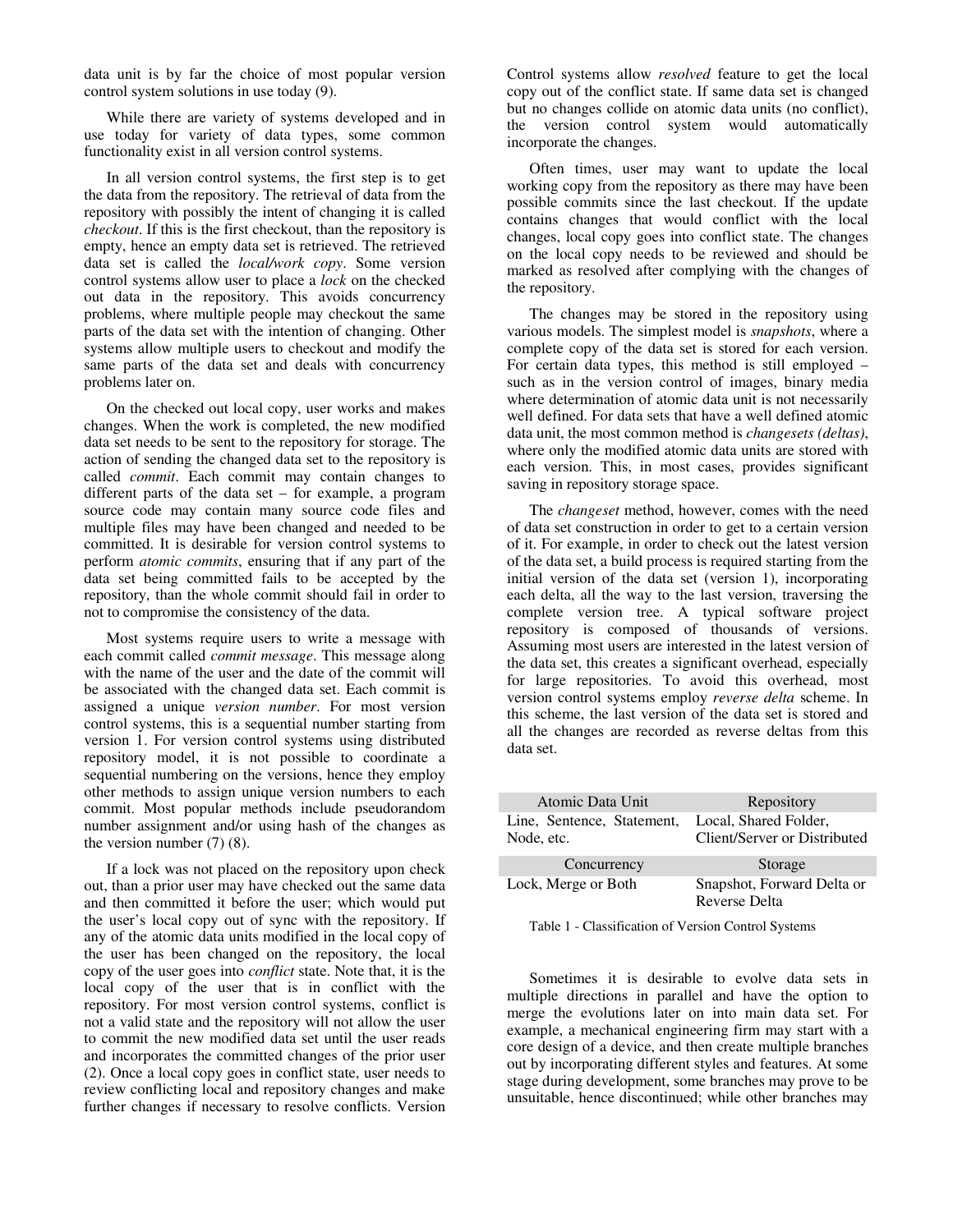contain features they would like to incorporate to the core design. Many types of data sets go through this type of evolution making *branches* a vital feature of version control systems. The root of the repository (the main data set) is called the *trunk*. It is possible to branch out from any version of the trunk. Also, most version control systems allow branching out from other branches as well (10). *Tags* are special types of branches that mark a milestone along the evolution of a data set – ex. major release of software, an approved version of a prototype. *Merge* functionality allows changes on one branch to be applied to another branch.

Let's setup a repository system for data set  $x$ . The snapshot versions of  $x$  are represented as versions of  $x$  are represented as  $x_1, x_2, x_3, x_4 \ldots x_n$ , where n is the number of the latest version. Let  $x_0$  represent the initial state of the repository. For systems using deltas, they are represented as:

$$
dx_i = x_{i+1} - x_i
$$

Keep in mind that these versions may have been committed to different branches of the repository.

|          | <b>SNAPSHOT</b>                             | <b>FORWARD DELTA</b>                | <b>REVERSE DELTA</b>                          |
|----------|---------------------------------------------|-------------------------------------|-----------------------------------------------|
| Checkout | $y = x_n$                                   | $y = \sum dx_i$<br>$\overline{i=1}$ | $y = \sum dx_i$<br>$i = n$                    |
| Commit   | $x_{n+1} = x_n + dy$                        | $dx_{n+1} = dy$                     | $x_{n+1} = x_n + dy$<br>$x_n = x_{n+1} + x_n$ |
| Update   | $y' = x_n + (y' - y)$ $y' = y' + \sum dx_i$ |                                     | $y' = y' + \sum dx_i$                         |

Table 2 - Basic operations of a version control system

A typical use scenario of a version control system would follow these steps:

Checkout:  $y = x_n$ ; where y is the new local working copy Modify:  $y' = f(y)$ ; where y' is the modified copy, and f is the work on y. Delta:  $dy = y' - y$ ;

Commit:  $x_{n+1} = x_n + dy$ 

Above operations are for a snapshot based system. In the case of a version control system where changeset method is employed:

**Checkout:** 
$$
y = \sum_{i=1}^{n} dx_i
$$
; where *y* is the new local working copy. Modify:  $y' = f(y)$ ; where *y'* is the modified copy, and *f* is the work on *y*. Delta:  $dy = y' - y$ ;

Commit:  $dx_{n+1} = dy$ 

## III. THE HISTORY OF VERSION CONTROL SYSTEMS

#### *A. VMS*

The history of version control can be traced back to DEC's VMS operating system, which employed a natural technique of tracking revisions of files by never deleting them. The operating system simply created a new file with the same name but attaching a different sequence (version) number. The system's storage requirement was expensive and it created just too many files that were hard to distinguish by users. The system versioned files but it did not provide version control (11).

#### *B. SCSS*

The first real version control system goes back to 1972 when a Source Code Control System (SCCS) started getting developed by Marc J. Rochkind at Bell laboratories as a set of commands developed for OS/MVT, and later on UNIX. Though, he did not use the exact version control terms that we use today, his paper laid out the first clear version control system based on forward deltas, incorporating checkout, commit, and locking system to avoid conflicts (1).

SCCS was primarily developed to version control source code changes in software development environments. Each source code module is assumed to be in its own file and each file is version controlled independently. The system generates deltas using two primitives: insert line and delete line. Changing a line (even only one character change) is basically treated as the combination of deleting the current version of the whole line and then inserting the new version. Also movement of a block lines from one position to another within the module also treated as deleting the block of lines from its existing location and inserting them into their new position.

All the deltas are stored within the file in a special section called body. The body contains the text deltas of insertions (text records) and an extra record enclosing the text delta specifying the effect of it on the document (control records). For example, a new line inserted in a module would be represented inside the module file with the new text inserted into its position and enclosed with insertion control record and end control record codes indicating the version number and the extend of the new data.

While the version tree of SCCS looks linear, the sense of branching is still there through the use of version numbers and optional deltas. For example, version 1.5 could be interpreted as branch 1 version 5. Programmers can post deltas (commit) to version 1 (only to end of it), while development is going on for version 2. In the earlier version of SCCS, the new delta applied to version 1 (let's say v1.6) would be automatically carried to version 2, hence the linear version structure. The support for optional deltas allows certain deltas to be ignored providing a sense of branching and version tree type structure. For example, a new delta applied to version 1 (ex. v1.6) would have the flag/tag/option-letter so that it is ignored for version 2. This feature, as explained in the paper, is also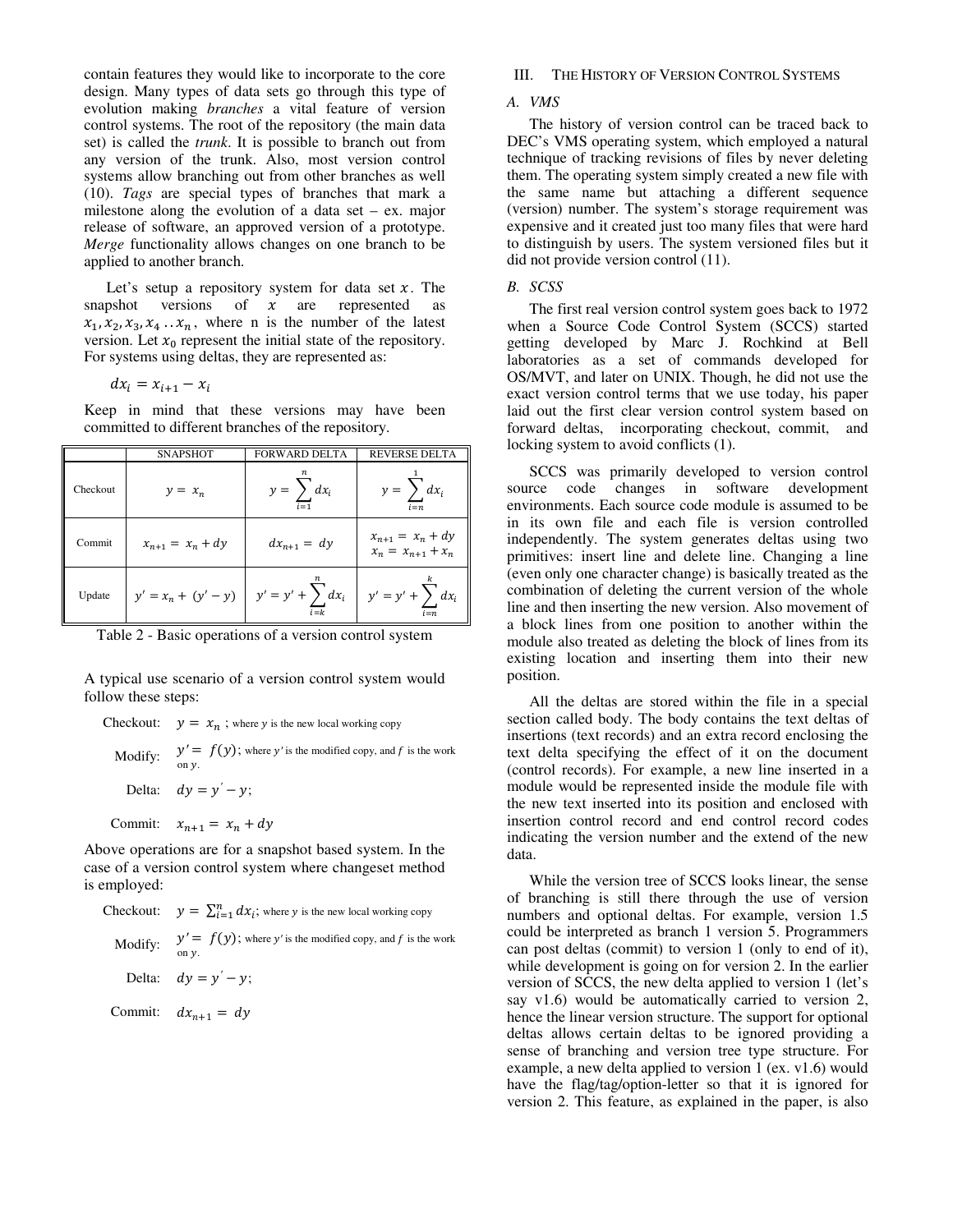used to incorporate temporary fixes only for certain customers (1).

Marc explains the motivation behind the development of SCCS as the common challenges faced in software development life cycle. As he puts it, as soon as something goes wrong, the first question an experienced programmer asks is "What changed?", and SCCS was designed to address just that. SCCS was not only used for source code control, it was also used for documentation versioning. In fact, in the paper, Marc says that it would be appropriate to call the system "text control" rather than "source control" (1).

Some UNIX distributions included SCCS as part of their standard command set. SCCS remained the dominant version control system until the release of Revision Control System (RCS) (10).

## *C. RCS*

Revision Control System (RCS) was developed in 1980s by Walter F. Tichy, as the successor of SCCS with significant improvements. RCS organizes revisions into ancestral tree where the initial revision is the root of this tree. The edges of the tree indicate from which revision a leaf is evolved. RCS introduced the concept of merging (mergediff) by loosening the controls and implementing access controls to detect and prevent conflicts. The terms check-in (ci command), check-out (co command), branching (based on version numbering system), update are used similar to the way we use today (3).

Unlike SCCS, RCS used reverse delta method for storage where the most recent revision on the trunk is stored intact and all the other deltas basically describes how to go backwards from the most recent version. This, of course, has the advantage of making the checkout of the most recent copy simple and fast. It is also simpler to commit as the operation of adding a new revision is now composed of placing the document being checked in directly as the most recent version and replace the previous version with a reverse delta. Branching, however, is handled with forward deltas, thus reaching to the tip of braches can be costly. Performance gain can be achieved by implementing caching for the most recently accessed revisions (3).

RCS has been used to version control wide variety of data, such as source text of drawings, VLSI layouts, documentation, specifications, test data, form letters and articles.

The main disadvantage of version control systems up until this point, however, was that they operated only on single files and did not provide capability to handle projects consisted of multiple files.

## *D. CVS*

CVS (Concurrent Versions System) was developed by Dick Grune as Unix shell scripts around RCS with the motivation to work collaboratively with his students on the development of a C compiler called ACK. If it is used for the version control of a single file CVS could be considered as a wrapper to RCS. The real advantage and usefulness of CVS comes from the fact that it lets users treat a whole set of files as if it is a single file, making version control (commands) simpler for multi file projects. Using symbolic mapping, CVS keeps a database of symbolic names to a set of directories and files. A single command can manipulate an entire collection of directories and files (5).

CVS also introduced distributed use by providing a client/server model allowing multiple developers at remote locations to interact with the version control system as a team. Version history of the project is stored on a central server while users worked on their local work copy on their client machines. This made certain operations of the version control system network availability dependent. However, in his paper, Dick Grune explains this as slight inconvenience under normal operation; and later on, as network systems became more dependable, it became an even less of a concern.

As its name suggests (Concurrent), another big advantage of CVS from its predecessors was that it allowed checkout of files without locking. That means users could work on the same file at the same time.

CVS made its mark to 1990s as the choice of version control system. However, CVS's lack of will to provide certain features to keep up with the changing trends, new clones of CVS started to popup: CVSNT, EVS, Open CVS and Subversion. Subversion gained traction and became the popular version control system of 2000s. In early to mid-2000s, most CVS users began to move to Subversion  $(10)$ .

## *E. Subversion*

Subversion was developed by CollabNet as the "better CVS". They wanted to create a version control systems that is free of the limitations of its predecessor (CVS) and is more suited for the changing trend of the development projects (2).

Perhaps the most important innovation of Subversion was its support for atomic commits. The word atomic is used in the context similar to the way it is used in transactional database systems. If a commit of a set of files at some point fails to complete (by perhaps crashing the system or simply being rejected by the system due to conflicts), the central database holding the changes should be resilient and have the ability to reject all the changes of the commit process, keeping the system consistent and free of corruption.

Another important capability Subversion provided over CVS was the moving and renaming of files and directories. CVS did not version file names and directories. As refactoring became more popular in software development projects, the need for this feature became apparent. Refactoring is the act of restructuring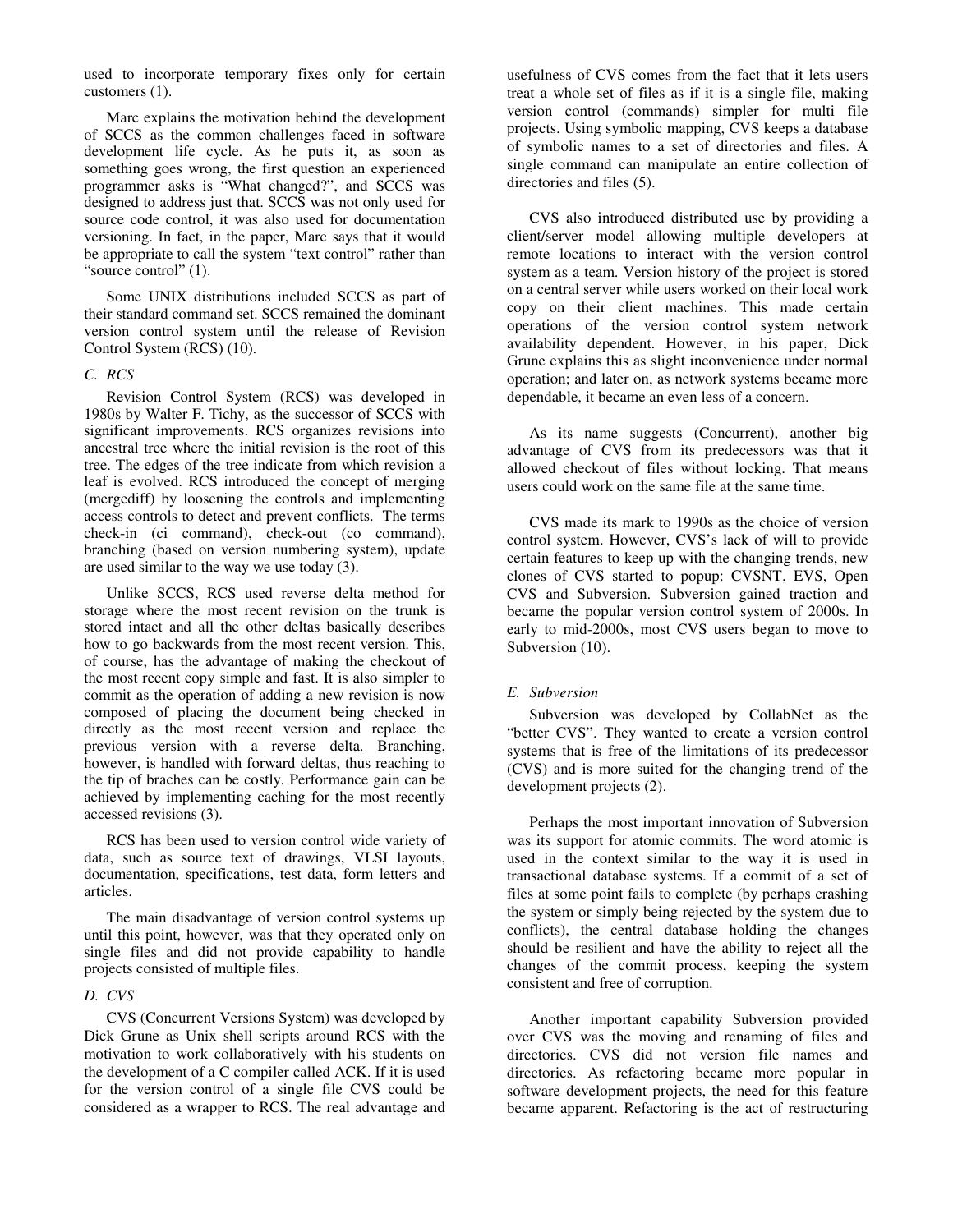an existing set of code modules, altering their structure without changing the behavior. Today refactoring is used to improve code quality, reliability, and maintainability throughout the software lifecycle. The process of restructuring commonly requires module (file) names to be changed and/or moved. *Move* and *Rename* are standard operations in Subversion (2).

Subversion also introduced full support for Unicode and non-ASCII file names, full support for binary files, branching and tagging as cheap operations, all of which lacked by CVS system.

## *F. Distributed Version Control Systems (Git, Mercurial, Bazaar, etc)*

In the late 2000s, version control discovered the advantages of distributed computing and started to move away from central repository and simple client/server model. Today, they are considered to be the future of version control systems.

Distributed version control systems keep entire repository on user's local computer, making it better suited for large projects with more independent developers. Distributed version control systems such as Git, Darcs, BitKeeper, Mercurial, Bazaar, SVK and Monotone provide significant advantages of central version control systems by allowing users to work and use full version control feature set even when there is no network connection -- a limitation inherited by central systems starting from CVS. Since dependability to network is less, then those operations that did require network connection are now much faster. In central version control systems, the changes are version tracked only when the changes are committed to the server, however, distributed systems allowed version control of changes done locally allowing early drafts of work to be revisioned without requiring it to be published to others.

The main disadvantage of distributed systems is that they are less intuitive from the user's point of view. They lack understandable version numbering system (as there is no central server to assign versions). They usually use hashes of the changes or unique GUIDs (12).

Lack of a central server also made system backups harder. In a central client/server model backups are taken on the server repository ensuring that all committed changes are taken into account during the backup process. In the case of the distributed model, every client has their own repository and there is no guarantee that any one of the nodes has all the changes. That means backup operation needs to be done independently by each node.

## IV. ENHANCING VERSION CONTROL SYSTEMS

Distributed version control systems are getting wide acceptance, especially among software developers. One of the foreseeable future improvements would be to incorporate features of social networking into version control systems. For example, if we take a software engineering project and a set of developers, each developer would benefit from knowing which developer is working on which parts of the project, even ahead of the actual commit action. We propose a new feature to version control systems, called "anticipate", that provides a look ahead for developers where they would know which users are online/changing files, and which files are currently being worked on.

Ability to see real time work of team members, and perhaps communicate via instant messaging would greatly benefit collaboration. It would also avoid future conflicts. Usually conflicts occur when two developers work on the same part of the project and try to commit their changes. The "anticipate" feature would allow developers to communicate ahead of time, alleviating the complication of merging processes; perhaps even avoid conflicts, or at the very least, it would assist in conflict resolution process.

Currently, version control systems are mostly available as standalone application (CVS, SubVersion, GIT etc.). However, the recent trend has been to incorporate version control into various types of software. Word processors such as Microsoft Word, OpenOffice Writer, KWord, Pages built in version control systems. Some spreadsheet applications Microsoft Excel, Open Office Calc, KSpread, Numbers also include version control features (13). Autodesk Vault, a data management tool for revision management, is part of many Autodesk products, used mostly (but not limited to) version management of CAD documents for architectural, mechanical, civil and electrical engineering (14) (15) (16). In fact, there is number of research around version control of VLSI (Very-Large-Scale Integration) processes dating back to 1980s (17) (18). Version control on hypermedia systems was the focus of research during 1990s (19) (20). More recent research exists on version control of Simulink models (21), version control of journal articles and so on. One research area could be exploring the possibility of integrating version control directly into development languages, or perhaps supplementing the development environments in the form of a framework, such that developers could easily create applications with version control capabilities. This could be considered as bringing version control to the context of the application.

## V. CONCLUSION

Version control is an essential part of collaboration systems that is becoming widespread in every sphere of life. We have examined the version control systems by considering repository structure, concurrency, storage, and data unit. We have also covered the history and basic functionality of version control systems.